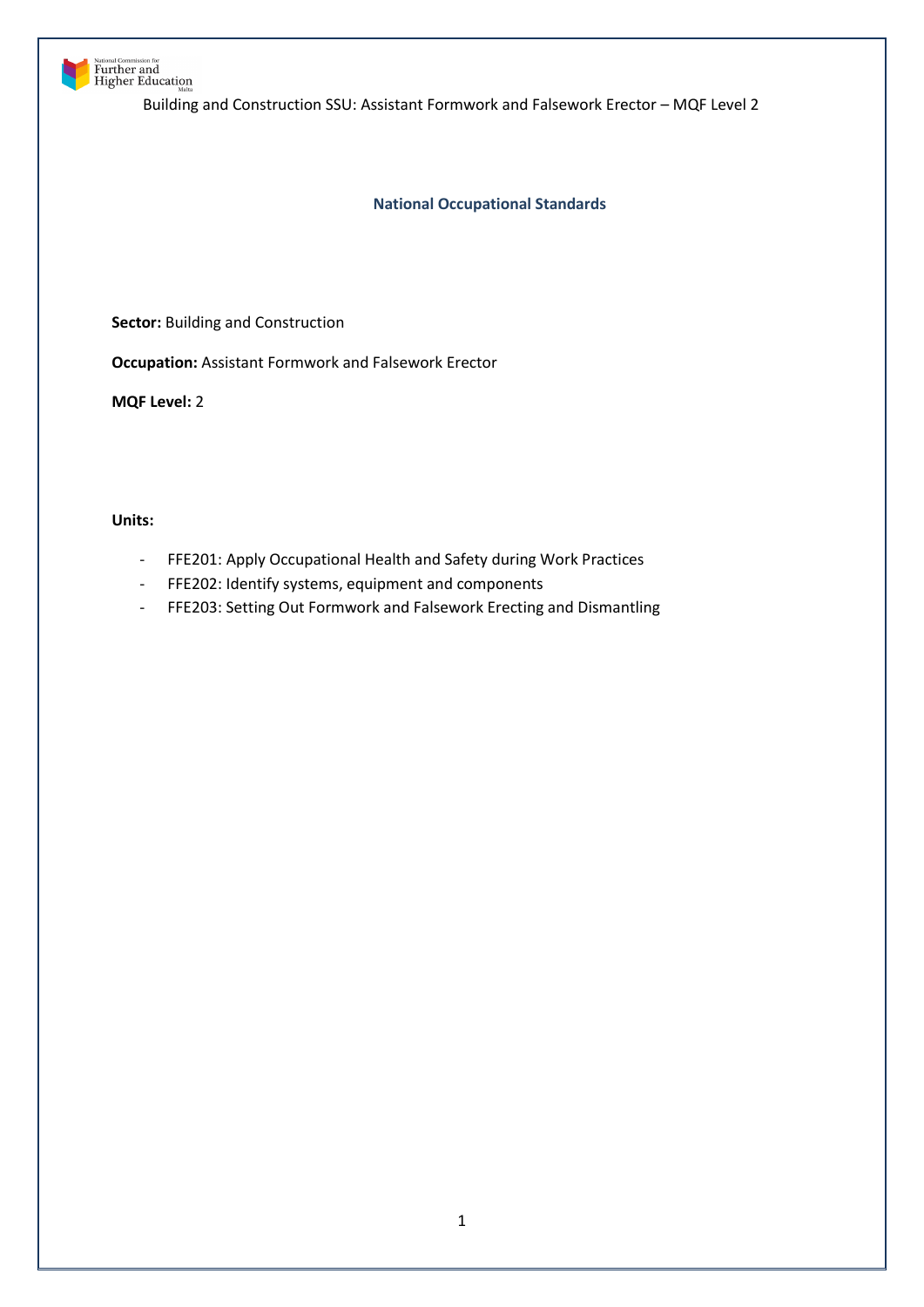

# **FFE201: Apply Occupational Health and Safety during Work Practices**

This unit is about being able to use safe procedures and safe work practices. The persons carrying out this work must possess the necessary knowledge and skills to ensure that their actions do not create health and safety risks to themselves and others, identify risks and hazards associated within the working environment, tools and equipment and materials and substances used.

# **Performance Criteria**

The candidate must have the necessary knowledge and skills to:

- 1. Carry out safe working practices to prevent hazards and to ensure the safety of oneself, workers and members of the public.
- 2. Carry out safe working practices when using appropriate equipment and materials to prevent damages to work areas and injuries to oneself and 3rd parties.
- 3. Carry out the safe erection, use and dismantling of system access platforms less than 2m high.
- 4. Set up safety barriers around a work environment hazard to protect colleagues and members of the public.
- 5. Use protective clothing and safety equipment according to specifications issued by manufacturers and know the whereabouts of first-aid equipment.
- 6. Use, handle and store materials hazardous to health in a safe manner.
- 7. Conform with the official risk assessment covering the job assigned and the working area.
- 8. Locate and switch-off temporary or fixed electrical switch gear, systems isolating valves as instructed in the health and safety procedures.

## **Required Knowledge**

The Level 2 Assistant Formwork and Falsework Erector must know and state:

- 1. The roles and responsibilities of themselves and others under the Health and Safety Act.
- 2. The health and safety risks associated with their role which includes, tools, materials and equipment used and working practices and procedures.
- 3. The potential hazardous material commonly found at the workplace.
- 4. The procedures for dealing with potential hazardous material in the place of work.
- 5. The health concerns associated with the workplace and safe practices when carrying out work.
- 6. The hazards and potential hazards at the place of work (such as electricity, slippery and uneven surfaces, dust and fumes, handling and transporting, contaminants and irritants, fire, heights, improper use of tools and equipment.)
- 7. The importance of being alert to the presence of hazards in the place of work.
- 8. The responsible persons to whom to report health and safety matters or any other occurring hazards.
- 9. The emergency procedures in the place of work.
- 10. The first aid facilities that exist within the work area.
- 11. The best way to make use of barricades, industrial hurdles and warning signs to make areas clearly marked out of bounds.
- 12. The safety procedures when using scaffold platforms (not erecting and dismantling platforms).
- 13. The necessary safety precautions including the use of protective clothing and equipment for a range of applications.
- 14. The methods used for protecting customers' property.
- 15. When it is required to isolate domestic water services from the main water supply.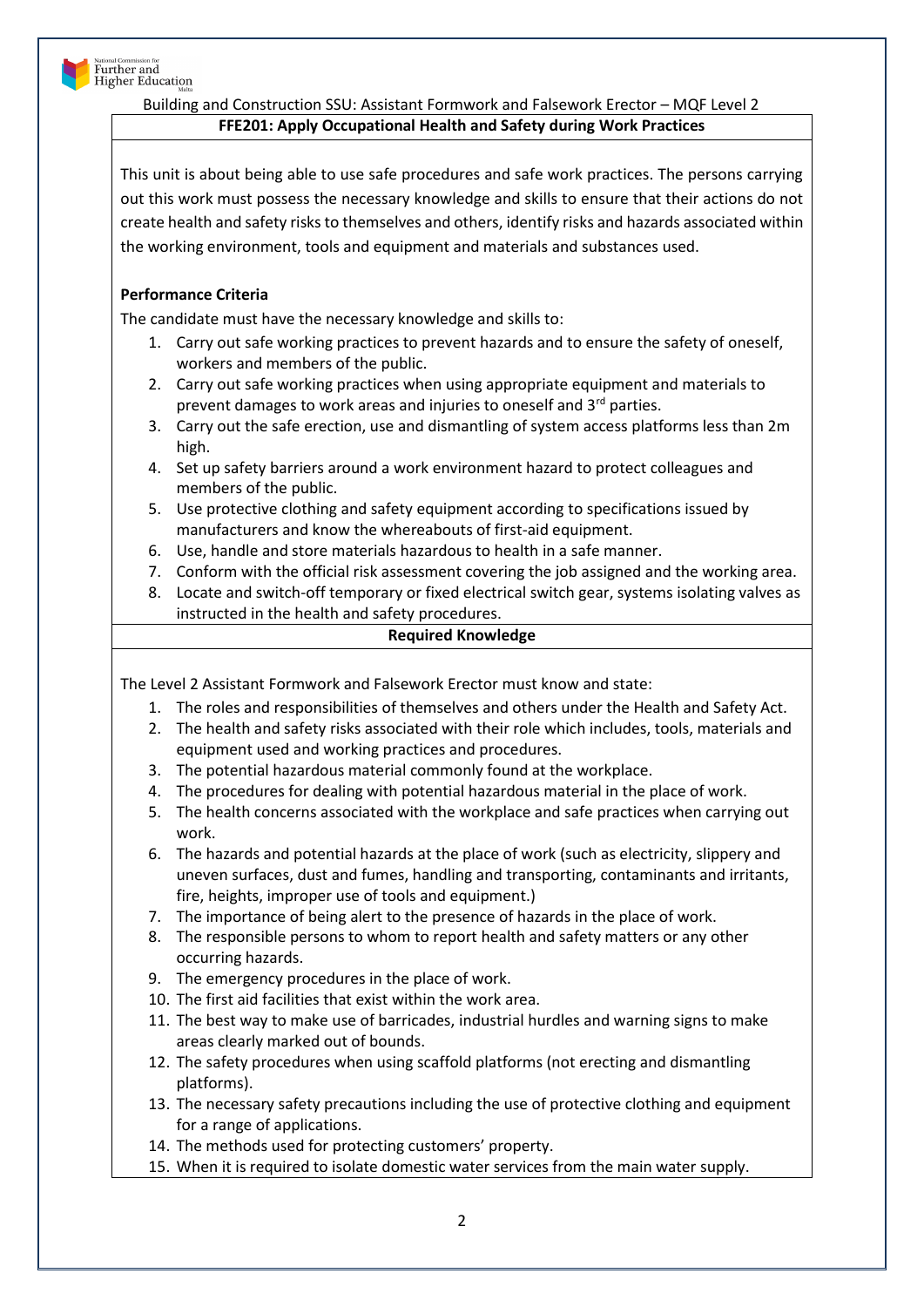

- 16. Any toxic effect from materials commonly used at construction sites.
- 17. The preventative and remedial actions to be taken in the case of exposure to materials hazardous to health.

#### **Required Skills**

The Level 2 Assistant Formwork and Falsework Erector should be able to:

- 1. Identify which health and safety procedures are relevant to the work environment.
- 2. Seek supervisor assistance when help is needed.
- 3. Ensure compliance with duties and obligations as defined by the Occupational Health and Safety Act 2000 and recent amendments.
- 4. Follow workplace policies and employers' instructions for the safe use and maintenance of tools and equipment.
- 5. Control health and safety hazards within the job responsibility.
- 6. Report any hazards which may present risk to relevant persons.
- 7. Follow correct procedures in the event of injuries to themselves or others.
- 8. Take remedial action where work methods are not in line with control measures noted and identified from risk assessment.
- 9. Adhere to work production and installation processes as agreed with the employer.
- 10. Apply the necessary skills to erect, use and dismantle access equipment less than 2m in height and use appropriately all access equipment provided.
- 11. Read, interpret and install warning signs and assist in setting up safety barriers, around working areas.
- 12. Wear the appropriate protective clothing and safety equipment for erecting and dismantling formwork and falsework.
- 13. Use and store materials hazardous to health in a safe manner.
- 14. Observe the assigned work area and maintain good housekeeping whilst keeping it free from hazards.
- 15. Report unfamiliar and unpredictable situations to colleagues and supervisors.
- 16. Practice the appropriate health and safety procedures.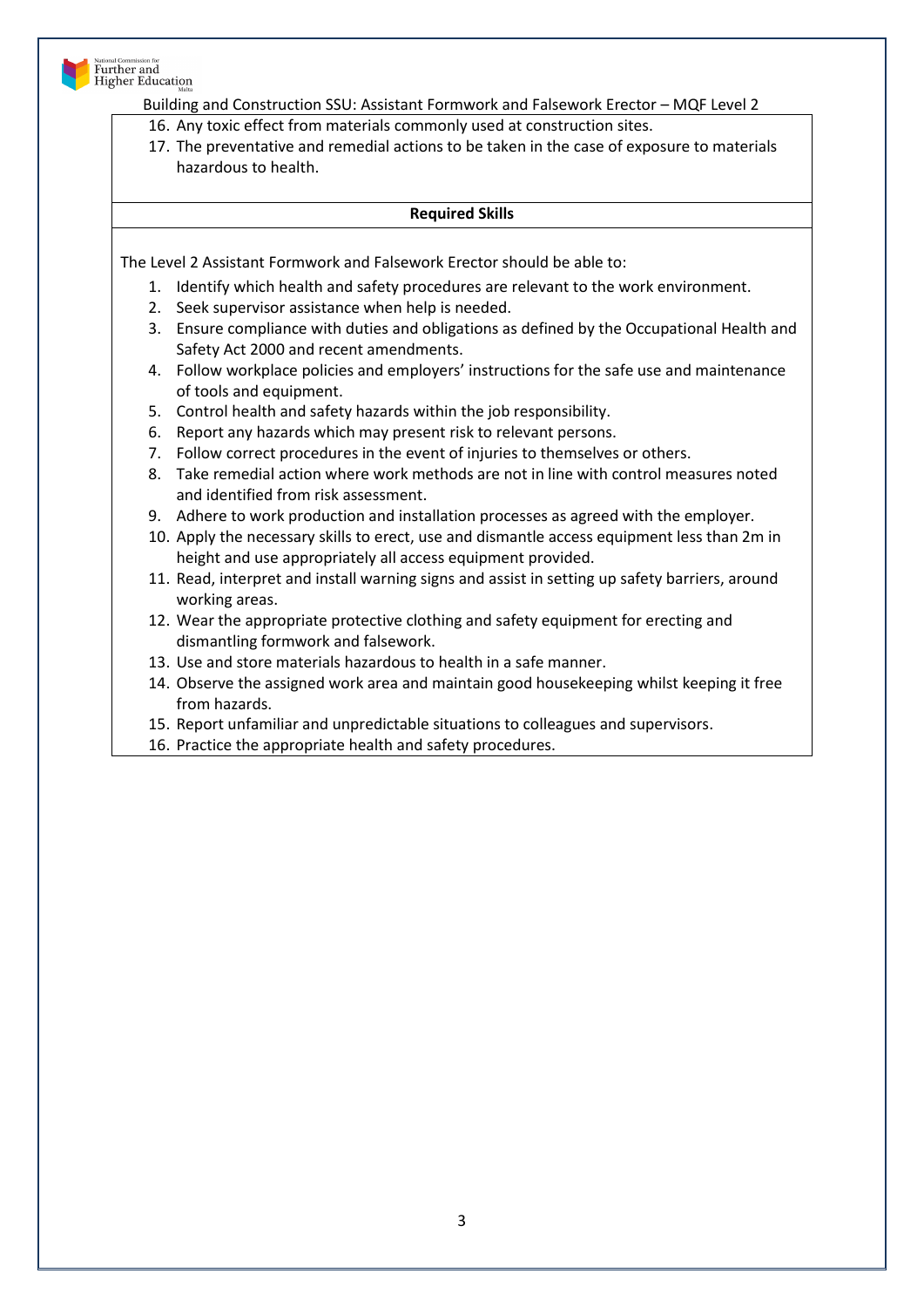

#### **FFE202: Identify systems, equipment and components**

This unit is about identifying the different materials for specific applications based on their technical properties and to identify direct and indirect impacts on the environment and surrounding areas.

## **Performance Criteria**

The candidate must have the necessary knowledge and skills to:

- 1. Distinguish between the various types of 'system formwork' and 'pipe and clamp systems' used as falsework.
- 2. Assist in keeping records of the quantity of materials used in day to day work.
- 3. Follow instructions given by supervisors to work according to the project environment management plan.

#### **Required Knowledge**

The Level 2 Assistant Formwork and Falsework Erector must know and state:

- 1. What defines an operation or a workstation at the place of work.
- 2. The difference between various types of 'system formwork' and 'pipe and clamp systems' used as falsework.
- 3. The preserving techniques of any type of formwork and fittings.
- 4. The cutting blades/ tools to trim any type of formwork.
- 5. Who to inform of the quantity of materials used in day to day work.

## **Required Skills**

The Level 2 Assistant Formwork and Falsework Erector should be able to:

- 1. Distinguish between different systems formwork and pipe and clamp systems from simplified employer instructions.
- 2. Assist in keeping records of the quantity of materials used in the day-to-day work.
- 3. Apply stipulated instructions as per site's regulations, the environment management plan and recycling procedures during the maintenance of any type of formwork.
- 4. Follow material cleaning and storage procedures as per the environment management plan.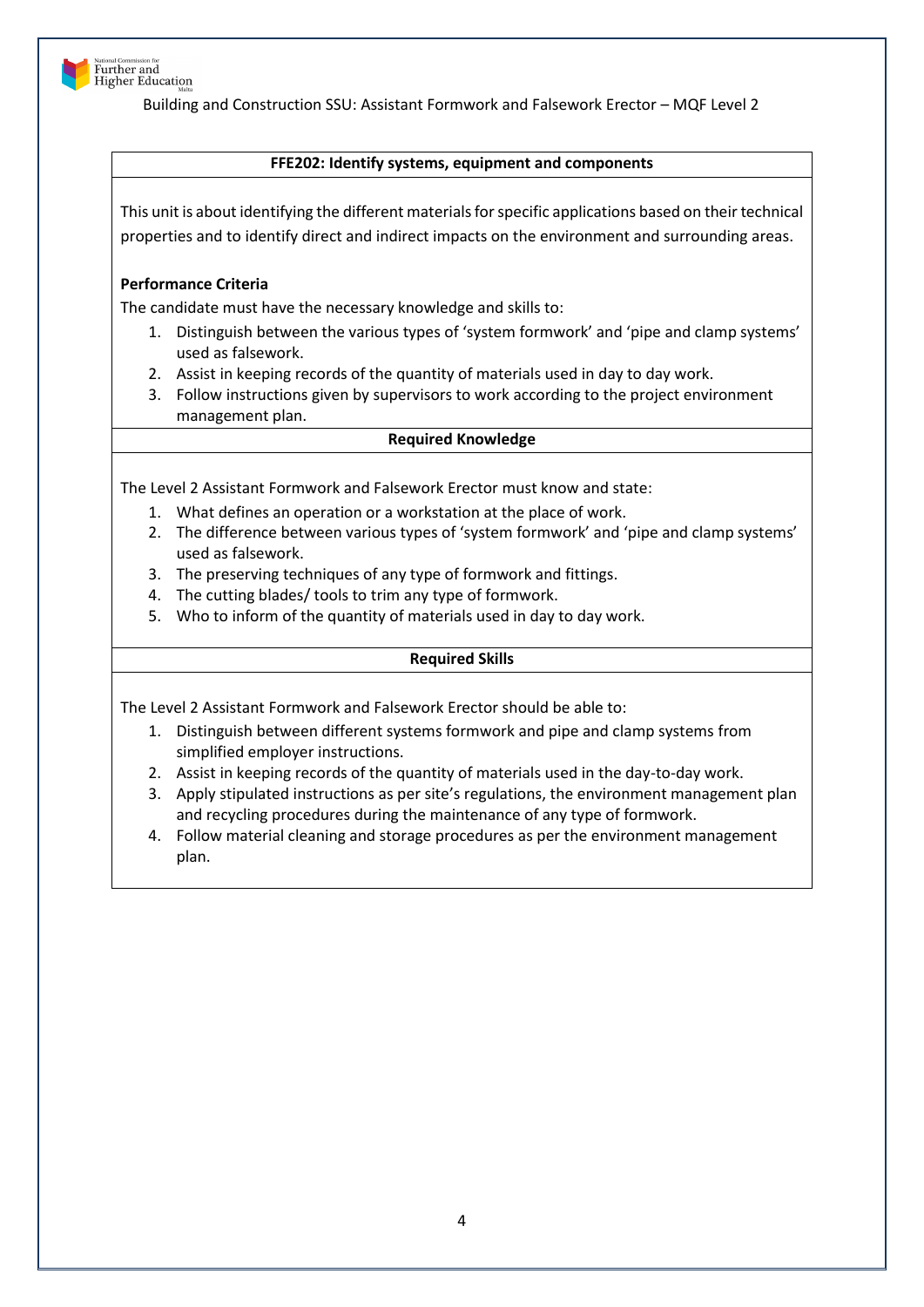

#### **FFE203: Setting out formwork and falsework erecting and dismantling**

This unit is about using components and elements to set out, erect and dismantle formwork and falsework.

## **Performance Criteria**

The candidate must have the necessary knowledge and skills to:

- 1. Identify and familiarise oneself with the various elements and components to be used.
- 2. Assist in the setting out of main key set out locations, datum, height levels and alignment tolerances.
- 3. Assist in the preparation of work area and materials for the assembly of formwork and the erection of falsework.
- 4. Operate and maintain hand and power tools and equipment.
- 5. Assemble formwork shutters as instructed.
- 6. Assist in the erection of falsework (formwork support system).
- 7. Assist in the inspections of self and others' work, to ensure that all supports and bracings are according to design specifications as instructed.
- 8. Assist to plumb and check simple dimensions as instructed.
- 9. Assemble and plumb to alignment boxing formwork.
- 10. Install cast-openings and insert fittings according to instructions given.
- 11. Organise and check scaffolding and possible hand railing requirements as instructed.
- 12. Assist in the monitoring of supporting erected structures during concrete pouring for deflections and movements.
- 13. Clean work area and dispose of or recycle / re-use materials as instructed.
- 14. Clean, check, maintain and store plant tolls and equipment.

## **Required Knowledge**

The Level 2 Assistant Formwork and Falsework Erector must know and state:

- 1. Identify the components and/or elements needed for the job.
- 2. Understand rigidity and stability structure requirements.
- 3. The routine maintenance requirements for all the tools and equipment.
- 4. The application of various methods of calculating weights of falsework modules and formwork panels and modules.
- 5. Regular and common terms used in the construction industry.
- 6. Who to inform of depleting stock levels of the various formwork panels and fittings.
- 7. The importance of using power tools and equipment available as instructed.
- 8. The importance of using the appropriate tools eg: plumb to check simple dimensions, and to align boxing framework as per instructions.
- 9. The proper procedure of cleaning the work area and disposing of, recycling or reusing materials as instructed.

## **Required Skills**

The Level 2 Assistant Formwork and Falsework Erector should be able to:

- 1. Use the necessary components and/or elements needed for the job as instructed.
- 2. Read and interpret simplified drawings and schedules to assist in the setting out of formwork and falsework.